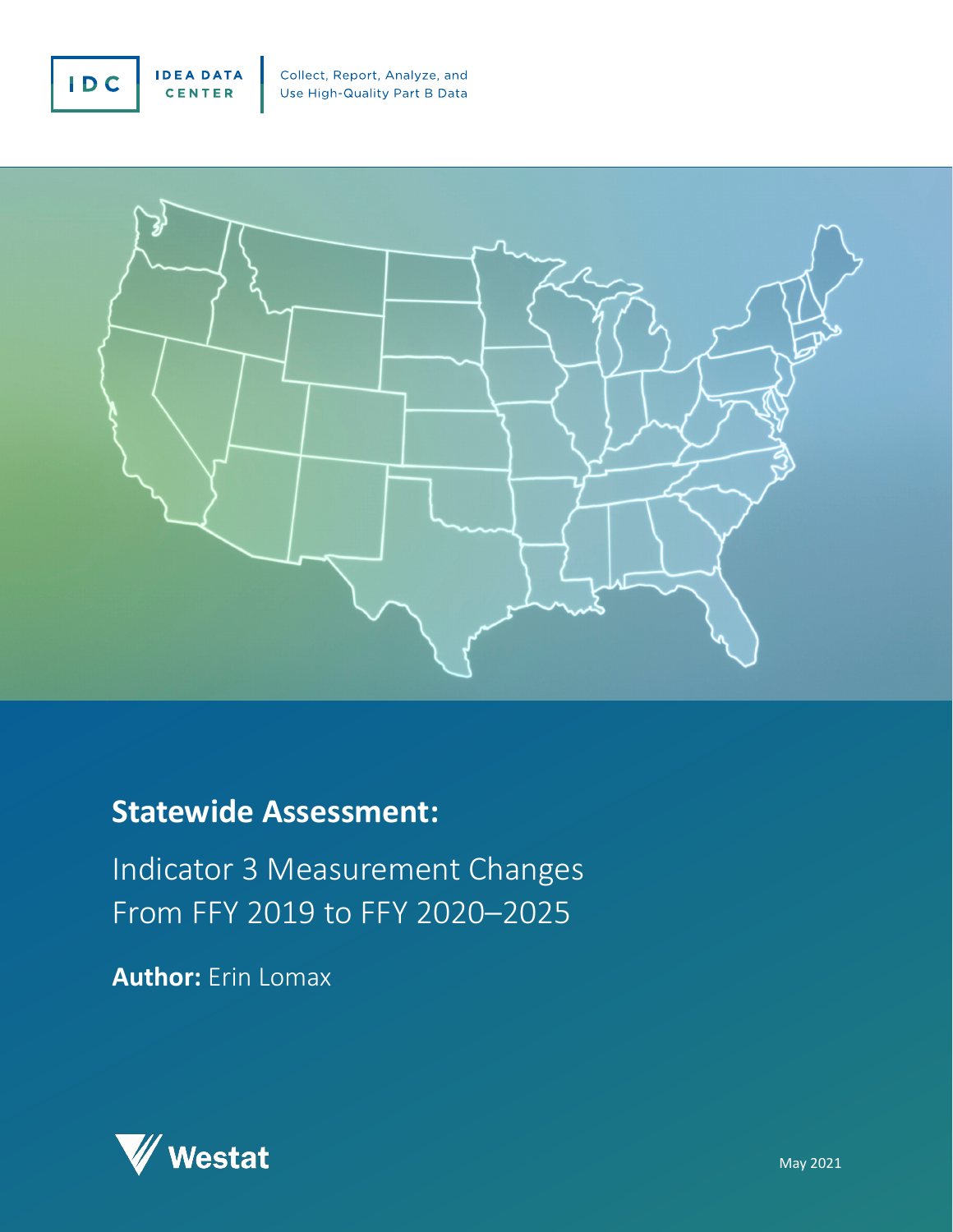



The IDEA Data Center (IDC) created this publication under U.S. Department of Education, Office of Special Education Programs grant number H373Y190001. Richelle Davis and Rebecca Smith serve as the project officers.

The views expressed herein do not necessarily represent the positions or policies of the U.S. Department of Education. No official endorsement by the U.S. Department of Education of any product, commodity, service, or enterprise mentioned in this publication is intended or should be inferred. This product is in the public domain. Authorization to reproduce it in whole or in part is granted.

Westat is the lead organization for IDC. For more information about the center's work and its partners, see [www.ideadata.org.](http://www.ideadata.org/)

May 2021

#### **Suggested Citation:**

Lomax, E. (2021, May). *Statewide Assessment: Indicator 3 Measurement Changes From FFY 2019 to FFY 2020–2025*. IDEA Data Center. Rockville, MD: Westat.

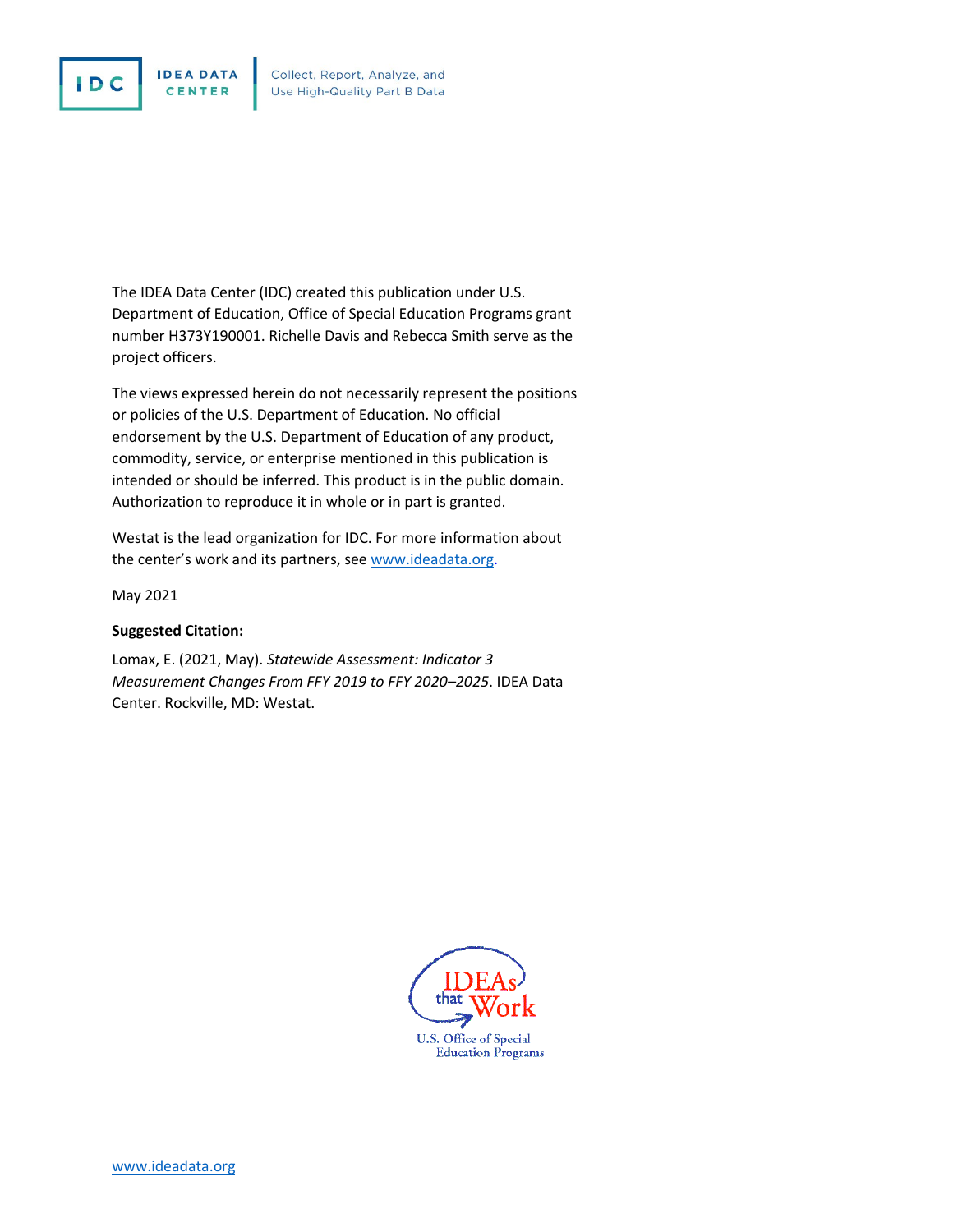# **Statewide Assessment: Indicator 3 Measurement Changes From FFY 2019 to FFY 2020–2025**

Part B State Performance Plan (SPP) and Annual Performance Report (APR) Indicator 3 addresses participation and performance of children with individualized education programs (IEPs) on statewide assessments. Beginning with the SPP/APR due in February 2022, the Office of Special Education Programs (OSEP) is including additional requirements related to the assessment of children and youth (i.e., students) with disabilities. This brief provides a summary of the additional requirements and outlines changes in the data sources and measurements of assessment data in the SPP/APR. The brief also provides a side-by-side comparison of the SPP/APR Part B Indicator Measurement Tables<sup>[1](#page-2-0)</sup> from [FFY 2019](https://sites.ed.gov/idea/files/1820-0624_Part_B_SPP_APR_Measurement_Table_2021_final.pdf) to [FFY 2020-2025](https://sites.ed.gov/idea/files/1820-0624_FFY20Part_B_SPPAPR_Measurement_TableFINAL.pdf)<sup>[2](#page-2-1)</sup> to highlight relevant differences in SPP/APR reporting of assessment participation and performance.<sup>[3](#page-2-2)</sup> It is important to note that to meet the new FFY 2020–2025 requirements, states will need to consider new baselines and set new targets based on broad stakeholder input. This brief uses "children" when referring to the original language in the indicator measurement tables and "students" elsewhere to capture the specific range of children and youth with disabilities (i.e., the student body) to whom the relevant Indicator 3 Assessment data apply.

## **Indicator 3: Monitoring Priorities**

Table 1 compares the Indicator 3 monitoring priorities for FFY 2019 and FFY 2020–2025. For Indicator 3, participation and performance of children with IEPs on statewide assessments, one sub-indicator remains the same:

Participation rate for children with  $IEPs<sup>4</sup>$  $IEPs<sup>4</sup>$  $IEPs<sup>4</sup>$  (3A).

However, from FFY 2019 to FFY 2020-2025, three sub-indicators have changed.<sup>5</sup> Table 1 displays the changes from FFY 2019 to FFY 2020–2025. The FFY 2019 Indicator 3 has been separated into two sub-indicators in FFY 2020–2025, and there is one additional sub-indicator in FFY 2020–2025.

In FFY 2019, Indicator 3C measured "proficiency rate for children with IEPs against grade level and alternate academic achievement standards." FFY 2019 Indicator 3C is divided into two FFY 2020–2025 sub-indicators:

- Proficiency rate for children with IEPs against *grade level academic achievement standards* (3B); and
- Proficiency rate for children with IEPs against *alternate academic achievement standards* (3C).

 $\overline{a}$ 

<span id="page-2-0"></span><sup>&</sup>lt;sup>1</sup> The text in the tables in this brief uses the original language as it appears in the measurement tables.

<span id="page-2-1"></span><sup>2</sup> This brief compares the FFY 2019 APR submission to the new SPP/APR for FFY 2020–2025.

<span id="page-2-2"></span><sup>&</sup>lt;sup>3</sup> The FFY 2019 submission was due in February 2021. The FFY 2020 submission is due in February 2022.

<span id="page-2-3"></span><sup>4</sup> The FFY 2020 measurement table reassigns this sub-indicator from Indicator 3B in FFY 2019 to Indicator 3A for FFY 2020– 2025.

<span id="page-2-4"></span><sup>5</sup> Although FFY 2019 Indicator 3 has three sub-indicators and FFY 2020–2025 has four sub-indicators, the FFY 2019 measurement table did not define or measure Indicator 3A. This indicator was "reserved" for future needs. Therefore, in the measurement tables, FFY 2019 had two sub-indicators to measure and FFY 2020–2025 has four sub-indicators to measure.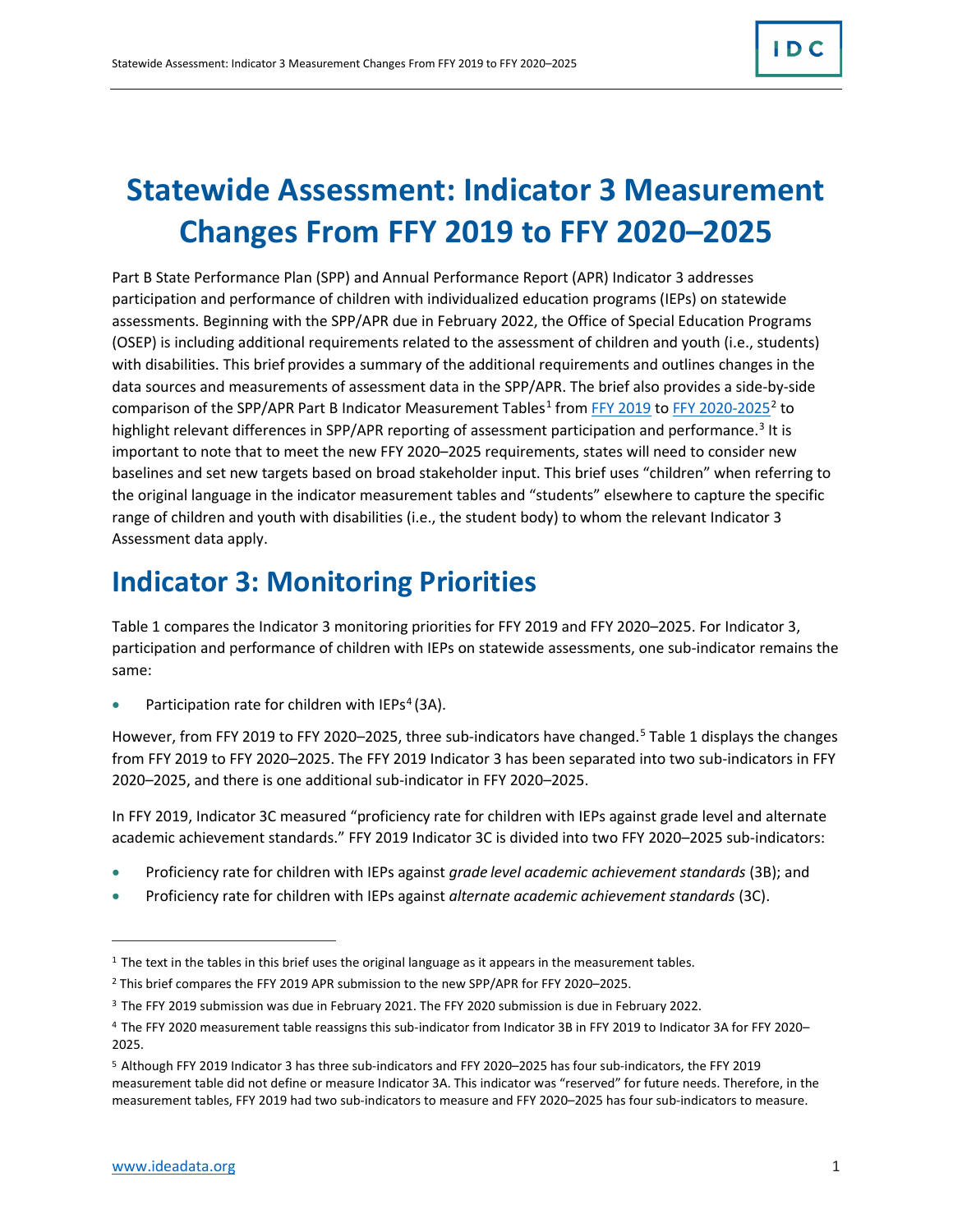#### **Table 1. Comparison of the monitoring priorities for Indicator 3 for FFY 2019 and FFY 2020–2025**

| <b>Indicator 3: Monitoring priorities</b>                                                                                                                                                                   |                                                                                                                                                                                                                                                                                                                                                                                                    |
|-------------------------------------------------------------------------------------------------------------------------------------------------------------------------------------------------------------|----------------------------------------------------------------------------------------------------------------------------------------------------------------------------------------------------------------------------------------------------------------------------------------------------------------------------------------------------------------------------------------------------|
| <b>FFY 2019</b>                                                                                                                                                                                             | FFY 2020-2025                                                                                                                                                                                                                                                                                                                                                                                      |
| Participation and performance of children with IEPs<br>on statewide assessments:                                                                                                                            | Participation and performance of children with IEPs<br>on statewide assessments:                                                                                                                                                                                                                                                                                                                   |
| Indicator 3A – Reserved.<br>А.<br>Participation rate for children with IEPs.<br>В.<br>Proficiency rate for children with IEPs against<br>C.<br>grade level and alternate academic<br>achievement standards. | Participation rate for children with IEPs.<br>А.<br>Proficiency rate for children with IEPs against<br>В.<br>grade level academic achievement standards.<br>Proficiency rate for children with IEPs against<br>C.<br>alternate academic achievement standards.<br>Gap in proficiency rates for children with IEPs<br>D.<br>and all students against grade level academic<br>achievement standards. |
| (20 U.S.C. 1416 (a)(3)(A))                                                                                                                                                                                  | (20 U.S.C. 1416 (a)(3)(A))<br>$R \circ \iota \circ \iota$ at $\iota$ and the $\iota$ is a structure of the set of $\iota$ is a set of $\iota$                                                                                                                                                                                                                                                      |

SOURCE: *Part B State Performance Plan (SPP) and Annual Performance Report (APR) Part B Indicator Measurement Table: For Federal Fiscal Year (FFY) 2019 Submission* [\(https://sites.ed.gov/idea/files/1820-](https://sites.ed.gov/idea/files/1820-0624_Part_B_SPP_APR_Measurement_Table_2021_final.pdf) [0624\\_Part\\_B\\_SPP\\_APR\\_Measurement\\_Table\\_2021\\_final.pdf\)](https://sites.ed.gov/idea/files/1820-0624_Part_B_SPP_APR_Measurement_Table_2021_final.pdf) and *Part B State Performance Plan (SPP) and Annual Performance* 

*Report (APR) Part B Indicator Measurement Table: For Federal Fiscal Year (FFY) 2020 Submission* [\(https://sites.ed.gov/idea/files/1820-0624\\_FFY20Part\\_B\\_SPPAPR\\_Measurement\\_TableFINAL.pdf\)](https://sites.ed.gov/idea/files/1820-0624_FFY20Part_B_SPPAPR_Measurement_TableFINAL.pdf).

The IEP team decides how students participate in statewide assessments. Students with the most significant cognitive disabilities are eligible to participate in alternate assessments based on *alternate academic achievement standards*. All other students with disabilities participate in the regular statewide assessments based on *grade level academic achievement standards* (with or without accommodations). Participation in an alternate assessment based on *alternate academic achievement standards* is limited to 1 percent of all students assessed within a state.<sup>[6](#page-3-0)</sup> Therefore, FFY 2020–2025 Indicator 3B will include the proficiency rate of the vast majority of students with IEPs, and FFY 2020–2025 Indicator 3C will include the proficiency rate of a small percentage of students with IEPs.

From FFY 2019 to FFY 2020–2025, the measurement table includes one new sub-indicator (3D):

• Gap in proficiency rates for children with IEPs and all students against *grade level academic achievement standards* (3D).

Indicator 3D includes the vast majority of students with IEPs who participate in statewide assessments based on *grade level academic achievement standards* and compares their proficiency rate to the proficiency rate of

<span id="page-3-0"></span><sup>6</sup> States may request a waiver to exceed the 1 percent. Data states collected in June of 2019 show that 23 states had received waivers to the 1 percent cap for school year 2017–2018. At least 10 of the 23 states also received a 1-year extension of the waiver for school year 2018–2019. OSEP has not made approved waiver requests beyond 2019 publicly available (for publicly available information on the current approved waiver requests, see

 $\overline{a}$ 

[https://www2.ed.gov/admins/lead/account/stateplan17/waivers/index.html\)](https://www2.ed.gov/admins/lead/account/stateplan17/waivers/index.html).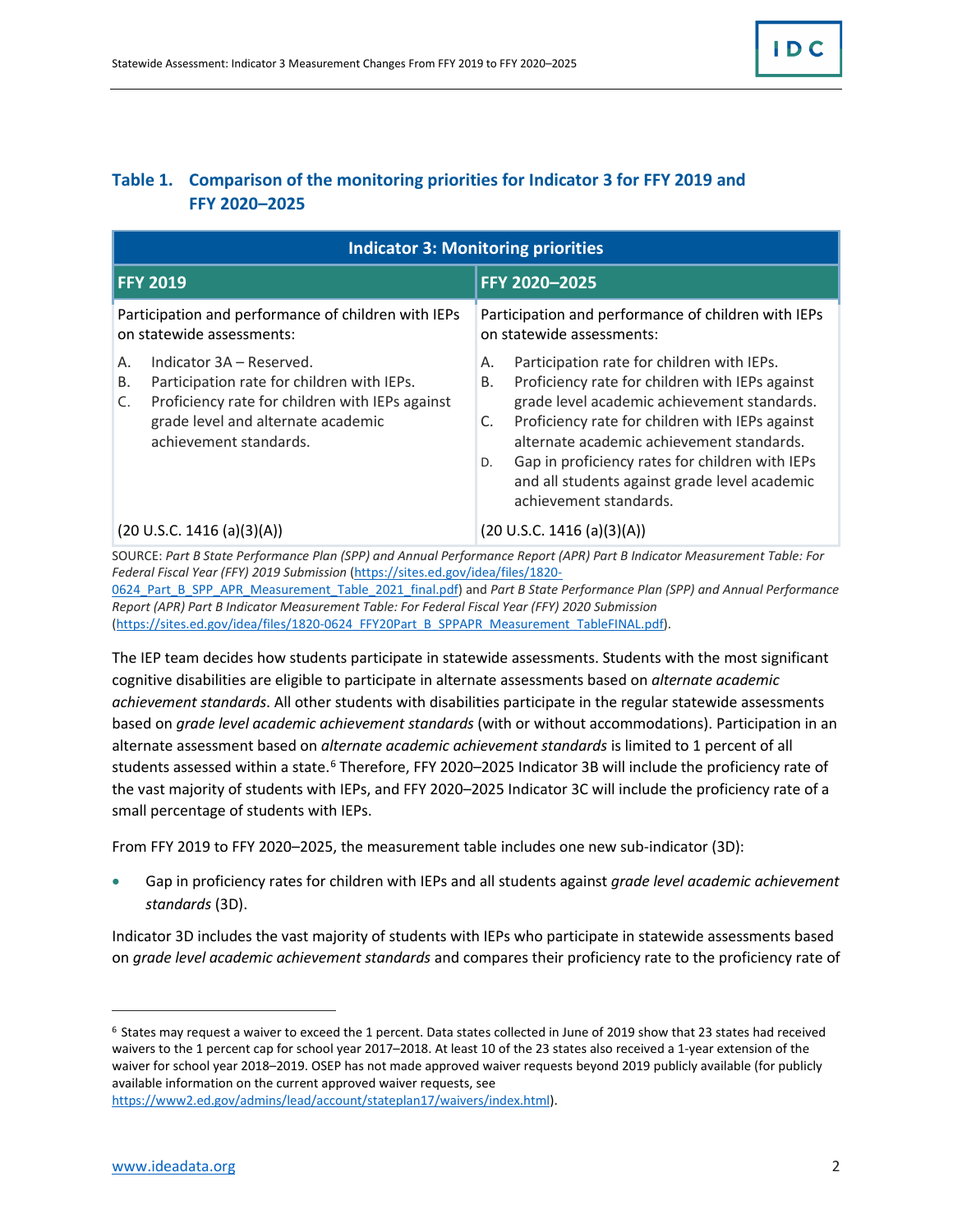all students. Indicator 3D does not include data from students with the most significant cognitive disabilities who participate in alternate assessments based on *alternate academic achievement standards*.

### **Indicator 3: Data Sources and Measurements**

Table 2 compares the data sources and measurements for Indicator 3 for FFY 2019 and FFY 2020–2025. The data sources for Indicator 3 have not changed from FFY 2019 to FFY 2020–2025. The data states use for Indicator 3 is the same data they use for reporting to the U.S. Department of Education (Department) under Title I of the *Elementary and Secondary Education Act* (ESEA). The measurement of the sub-indicators, however, has changed.

Across all sub-indicators, the grade levels at which states report data have changed. Though not specified in the SPP/APR Part B Indicator Measurement Table, in FFY 2019, Indicator 3 reported data for the grades assessed under Title I of the ESEA (e.g., grades 3 through 8 and once in high school). For FFY 2020–2025, Indicator 3 reports data for only three grade levels: 4, 8, and high school. As in FFY 2019, states must continue to report data separately for reading and math for FFY 2020–2025.

The calculations for the sub-indicators have changed to account for the different populations each subindicator includes. There are no changes in calculations for the overall participation rate for FFY 2020–2025 Indicator 3A (formerly 3B). For FFY 2020–2025, the calculations for Indicators 3B, 3C, and 3D have changed:

- For Indicator 3B, the calculation of proficiency rate has changed to include data only from students with IEPs who participate in the regular assessment based on *grade level academic achievement standards;*
- For Indicator 3C, the calculation of proficiency rate has changed to include only data from students with IEPs who participate in alternate assessments based on *alternate academic achievement standards;*
- For Indicator 3D, there is a new calculation. To calculate the proficiency rate gap, states compare (1) the proficiency rate for students with IEPs who participate in the regular assessment based on *grade level academic achievement standards* scoring at or above proficient to (2) the proficiency rate for all students scoring at or above proficient against *grade level academic achievement standards*. As mentioned previously, the calculation does not include data from students with IEPs who participate in alternate assessments based on *alternate academic achievement standards*.
	- For FFY 2020, the calculation of Indicator 3D is as follows:
		- Proficiency rate gap = [(proficiency rate for children with IEPs scoring at or above proficient against *grade level academic achievement standards* for the 2020–2021 school year) subtracted from the (proficiency rate for all students scoring at or above proficient against *grade level academic achievement standards* for the 2020–2021 school year)].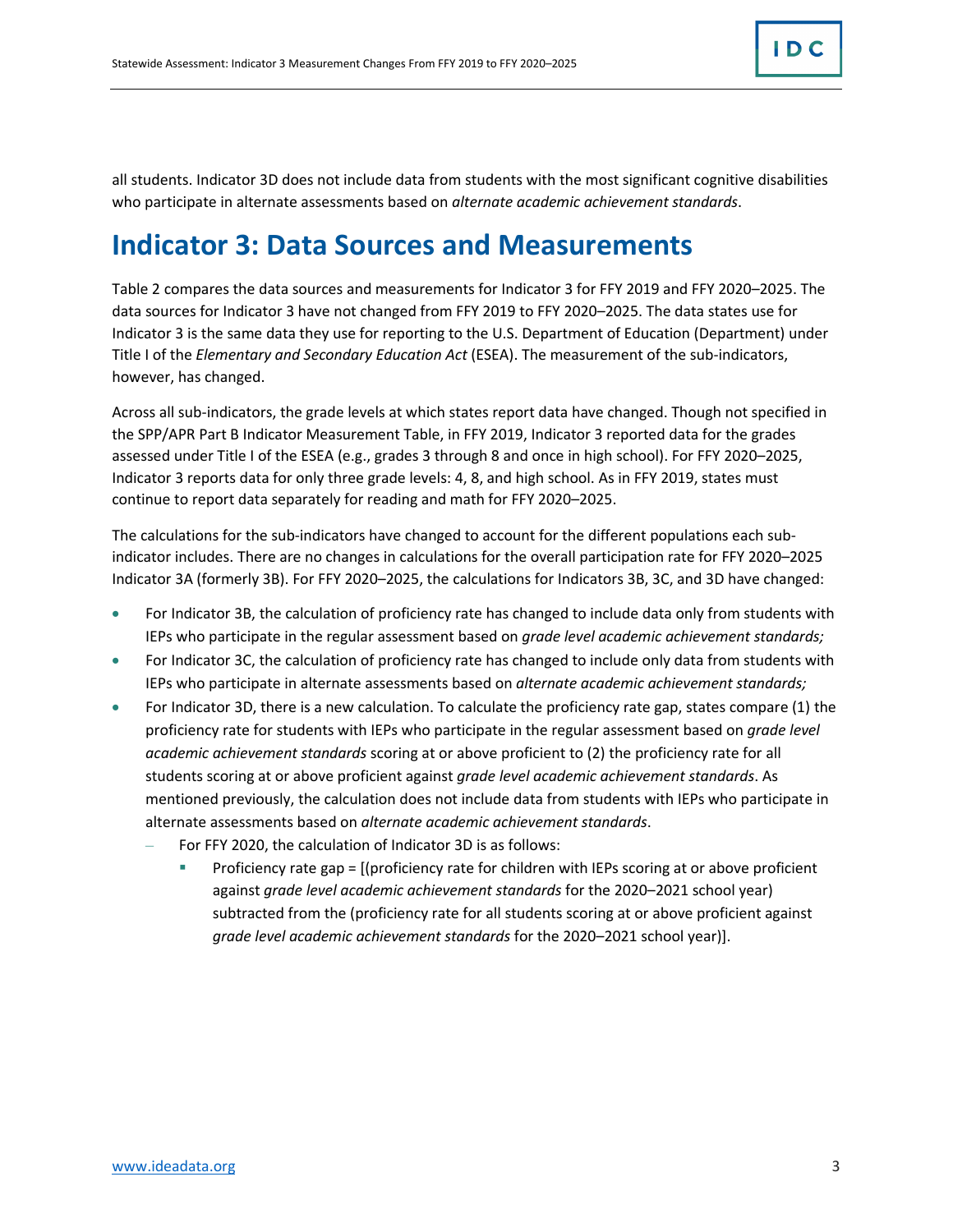### **Table 2. Comparison of data sources and measurements for Indicator 3 for FFY 2019 and FFY 2020–2025**

| <b>Indicator 3: Data sources and measurements</b>                                                                                                                                                                                                                                                                                                                                                                                                                                                  |                                                                                                                                                                                                                                                                                                                                                                                                                                                                                                                                                                           |  |
|----------------------------------------------------------------------------------------------------------------------------------------------------------------------------------------------------------------------------------------------------------------------------------------------------------------------------------------------------------------------------------------------------------------------------------------------------------------------------------------------------|---------------------------------------------------------------------------------------------------------------------------------------------------------------------------------------------------------------------------------------------------------------------------------------------------------------------------------------------------------------------------------------------------------------------------------------------------------------------------------------------------------------------------------------------------------------------------|--|
| <b>FFY 2019</b>                                                                                                                                                                                                                                                                                                                                                                                                                                                                                    | FFY 2020-2025                                                                                                                                                                                                                                                                                                                                                                                                                                                                                                                                                             |  |
| <b>Data Source:</b>                                                                                                                                                                                                                                                                                                                                                                                                                                                                                | <b>Data Source:</b>                                                                                                                                                                                                                                                                                                                                                                                                                                                                                                                                                       |  |
| 3B: Same data as used for reporting to the<br>Department under Title I of the ESEA, using <b>EDFacts</b><br>file specifications C185 and 188.                                                                                                                                                                                                                                                                                                                                                      | 3A: Same data as used for reporting to the<br>Department under Title I of the ESEA, using <b>EDFacts</b><br>file specifications C185 and 188.                                                                                                                                                                                                                                                                                                                                                                                                                             |  |
| 3C: Same data as used for reporting to the<br>Department under Title I of the ESEA, using <b>EDFacts</b><br>file specifications C175 and 178.                                                                                                                                                                                                                                                                                                                                                      | 3B: Same data as used for reporting to the<br>Department under Title I of the ESEA, using <b>EDFacts</b><br>file specifications C175 and 178.                                                                                                                                                                                                                                                                                                                                                                                                                             |  |
|                                                                                                                                                                                                                                                                                                                                                                                                                                                                                                    | 3C: Same data as used for reporting to the<br>Department under Title I of the ESEA, using <b>EDFacts</b><br>file specifications C175 and 178.                                                                                                                                                                                                                                                                                                                                                                                                                             |  |
|                                                                                                                                                                                                                                                                                                                                                                                                                                                                                                    | 3D: Same data as used for reporting to the<br>Department under Title I of the ESEA, using EDFacts<br>file specifications C175 and 178.                                                                                                                                                                                                                                                                                                                                                                                                                                    |  |
| <b>Measurement:</b>                                                                                                                                                                                                                                                                                                                                                                                                                                                                                | <b>Measurement:</b>                                                                                                                                                                                                                                                                                                                                                                                                                                                                                                                                                       |  |
| B. Participation rate percent = $[(# of children with$<br>IEPs participating in an assessment) divided by the<br>(total # of children with IEPs enrolled during the<br>testing window)]. Calculate separately for reading<br>and math. The participation rate is based on all<br>children with IEPs, including both children with IEPs<br>enrolled for a full academic year and those not<br>enrolled for a full academic year.                                                                    | A. Participation rate percent = $[(# of children with$<br>IEPs participating in an assessment) divided by the<br>(total # of children with IEPs enrolled during the<br>testing window)]. Calculate separately for reading<br>and math. Calculate separately for grades 4, 8, and<br>high school. The participation rate is based on all<br>children with IEPs, including both children with IEPs<br>enrolled for a full academic year and those not<br>enrolled for a full academic year.                                                                                 |  |
| C. Proficiency rate percent = $[(# of children with IEPs])$<br>scoring at or above proficient against grade level and<br>alternate academic achievement standards) divided<br>by the (total # of children with IEPs who received a<br>valid score and for whom a proficiency level was<br>assigned)]. Calculate separately for reading and<br>math. The proficiency rate includes both children<br>with IEPs enrolled for a full academic year and those<br>not enrolled for a full academic year. | B. Proficiency rate percent = $[(# of children with IEPs])$<br>scoring at or above proficient against grade level<br>academic achievement standards) divided by the<br>(total # of children with IEPs who received a valid<br>score and for whom a proficiency level was assigned<br>for the regular assessment)]. Calculate separately for<br>reading and math. Calculate separately for grades 4,<br>8, and high school. The proficiency rate includes<br>both children with IEPs enrolled for a full academic<br>year and those not enrolled for a full academic year. |  |

*See notes at end of table.*